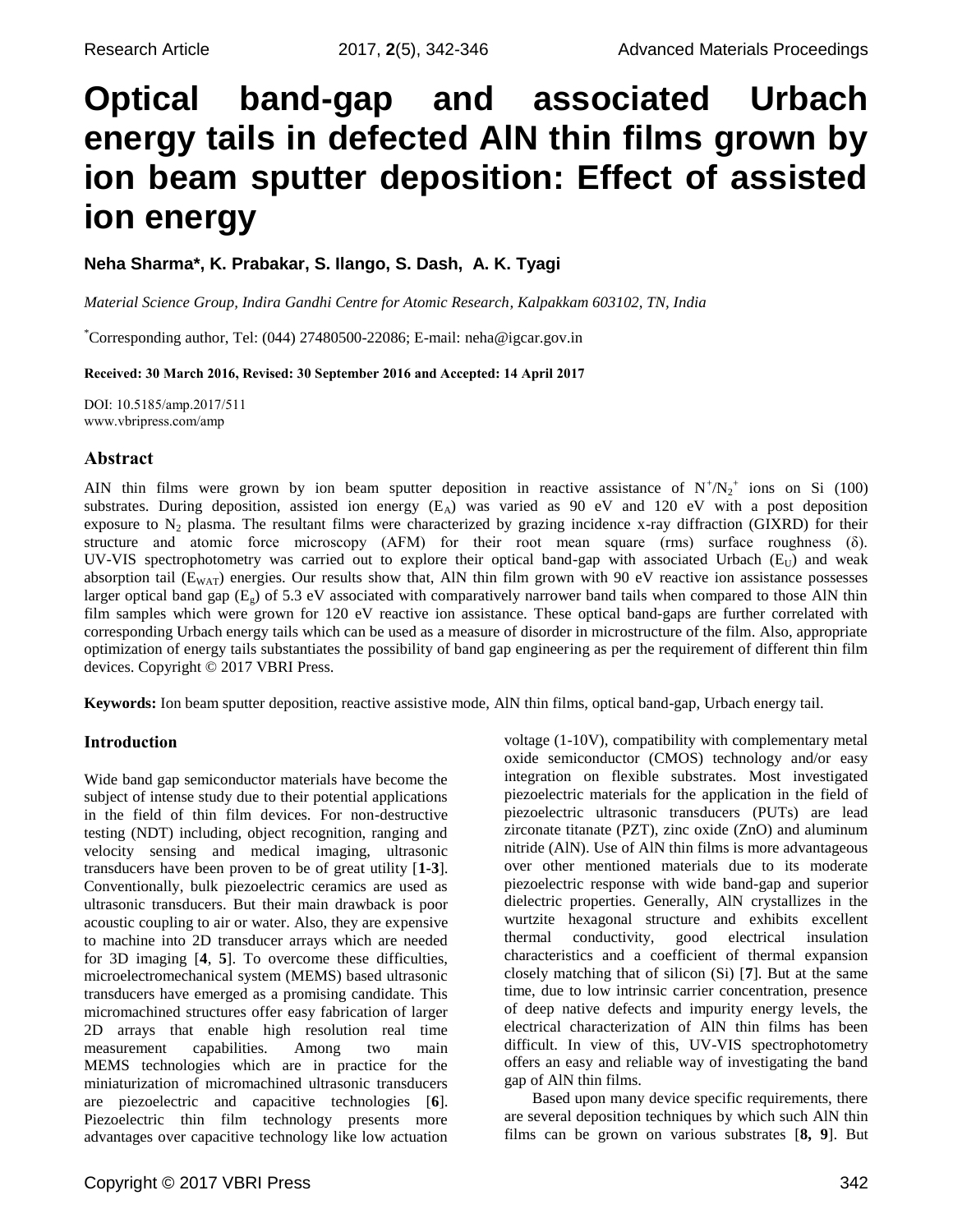reactive ion beam sputter deposition (IBSD) is a specialized technique for the deposition of device quality thin films. Thus, AlN thin films grown by IBSD must be characterized to evaluate their optical band gap over a wide range of wavelength  $(\lambda)$  at different deposition parameters such as substrate temperature, assisted ion energy and current. Also, optical band-gap of AlN thin films can easily be tailored by introducing defects in its microstructure in assistive mode of IBSD. The disorder thus created and its effect on the band-gap can be understood in terms of Urbach energy tails. Knowledge of its optical band-gap and corresponding Urbach energy tails can then judiciously be used to tailor their band-gap to a desired value.

In the present study, the role of different assisted ion energy on the evolution of its optical band-gap is addressed by assessing Urbach energy tail. Grazingincidence x-ray diffraction (GIXRD) and atomic force microscopy (AFM) were used to understand their structural and morphological evolution.

## **Experimental**

### *Material synthesis*

AlN-thin films were grown by IBSD on Si (100) substrate. The deposition chamber of IBSD system is equipped with an RF ion source which can be operated to extract the inert gas ions in the range 100eV – 2KeV. Usually, ultra-high pure (UHP) argon (Ar) gas is used to feed RF ion source and Ar<sup>+</sup> ions are extracted to sputter the target. An end-Hall type grid less ion source is used to extract the flux of reactive ions in the energy range of 50eV - 180 eV to assist the sputter deposition process [10]. To deposite AlN thin films, UHP nitrogen  $(N_2)$  gas was fed into the assistive ion source to extract  $N^{+}/N_2^{+}$  ions for reactive deposition. Prior to deposition of AlN-thin films, main chamber was pumped down to a base pressure of  $4x10^{-7}$  mbar while working pressure was maintained at  $3x10^{-4}$  mbar. During deposition, metal atom flux was supplied by sputtering aluminum (Al) target (99.999% pure) with  $Ar^+$  ion beam of 500 Ev and 40mA current. Simultaneously, reactive flux of  $N^+ / N_2^+$  ions were provided by assisted ion source at two different energies, 90 eV and 120 Ev keeping current constant at 200Ma. Each deposition was carried out for 40 minutes. In each case films were exposed to the reactive flux of  $N^+ / N_2^+$ ions for 5 minutes after deposition with respective assisted energy. The samples thus grown are designated as T90 and T120 respectively. Thickness of these thin films was measured using a surface profilometer (VEECO, USA) which was found to be 50.6 nm and 34.4 nm respectively for T90 and T120.

### *Characterization*

X-ray diffraction (XRD) was used to explore the crystal structure of reactive assistive IBSD grown AlN thin films. GIXRD measurements (Bruker D8, Germany) were carried out to explore their structure at incident angles of

 $0.5^{\circ}$  in the steps of  $0.001^{\circ}$  in the 20 angular range of  $10^{\circ}$  to 90° for both T90 and T120. As relevant information could be obtained in the  $2\theta$  range of  $40^{\circ}$  to  $50^{\circ}$ , GIXRD plots are displayed in this range only. Furthermore, surface morphology of these AlN thin films was analyzed using AFM (NT-MDT, Russia) in semi-contact mode. To determine the optical band-gap  $(E_g)$  of these AlN thin films UV-VIS spectrophotometer (Jasco V650, Japan) was investigated. The optical system under investigation is considered as a binary system constituted by a thin and homogeneous film of AlN deposited on opaque Si (100) substrate. Thickness of the substrate is kept much higher than the film. The electromagnetic radiation was incident upon the film surface in near normal incidence and diffused reflectance spectra were collected for both the samples in the wavelength ( $\lambda$ ) range of 200 - 900 nm.  $E_g$ was obtained by obtaining Tauc plots in the corresponding region of absorption coefficient (α) *vs. λ*  curves. Associated Urbach energy tails were also calculated by analyzing the  $ln(a)$  vs.  $E(hv)$  curves to determine the possible constitution of AlN thin film bandgap.

## **Results and discussion**

**Fig. 1** shows the GIXRD patterns obtained for T90 and T120 AlN thin film samples. It can be observed from **Fig. 1**(**a**), that for 90 eV assistance of  $N^{+}/N_{2}^{+}$  ions, formation of cubic polytype of AlN (C-AlN) takes place. As the assistive ion energy is increased to 120 eV, the microstructure of AlN thin film changes into amorphous state. This is shown in **Fig.** 1(**b**).

Thus it can easily be understood that 90 eV assistance of  $N^{+}/N_{2}^{+}$  ions is the optimum energy to deposite crystalline phase of AlN. Subsequently, surface morphology of T90 and T120 are investigated using an AFM. For T90, lower surface roughness is observed with an root men square (rms) value  $(\delta)$ of 1.4 nm. At the same time, for the film T120 grown with higher energy assistance, larger value of  $\delta$  = 3.4 nm is obtained. As smooth surface is the primary requisite for thin film device fabrication, AlN thin film sample T90 is found to be more suitable for device applications.

In case of thin film PUTs, band-gap of the material used for piezoelectric activity becomes important. Wide band gap AlN thin film has several characteristics that make them more useful when compared to other piezoelectric materials with lower band gap. Wide band gap of AlN enables the thin film PUTs to operate at higher temperature. It also allows devices to operate at much higher voltages and currents. Thus it becomes necessary to investigate the band gap of reactive assistive IBSD grown AlN thin films at different assisted ion energy  $(E_A)$ . In this context, the diffused reflectance spectra for T90 and T120 were obtained using a UV-VIS spectrophotometer which are analysed to obtain the absorption coefficient (*α*) vs. hν plots.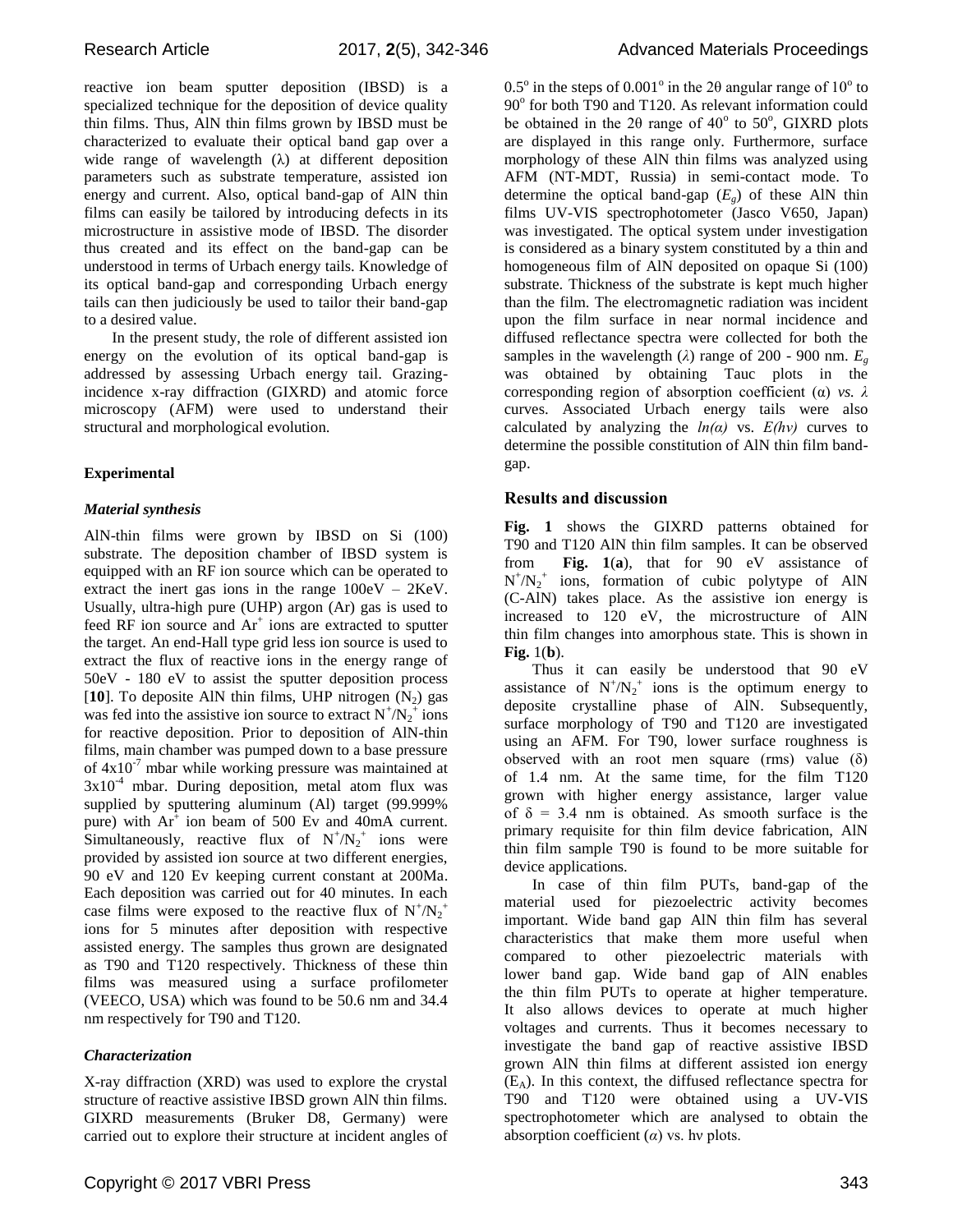

**Fig. 1.** Grazing incidence x-ray diffraction (GIXRD) patterns for the AlN thin films obtained at (a) 90 eV (T90) assistance and (b) 120 eV (T120) assistance of  $N^*/N_2^+$  ions.

**Fig. 2** and **3** show the *α* vs. hν plots obtained for AlN thin film samples T90 and T120 respectively. These plots can be divided into three regions for analysis. First region belongs to weak absorptions which is designated as *weak absorption tail region* (WAT-Region). It represents those transitions which take place from one localized tail state above the valence band to another localized tail state below the conduction band and/or from one localized tail state below the conduction band to another localized tail state above the valence band. In this WAT-region, *α* follows *hν* according to following relation [11]:

$$
\alpha(h\nu) = \alpha_o exp\left(\frac{hv}{E_{WAT}}\right) \tag{1}
$$

Where αo is a constant, *'hν'* is the photon energy and  $E_{WAT}$  represents the weak absorption tail energy.



**Fig.** 2 Variation of absorption coefficient  $(\alpha)$  of AlN thin film, grown with 90 eV  $N^{\dagger}/N_2^{\dagger}$  ion assistance, with incident photon energy (hv).

Generally in optical absorption, an electron from the top of the valence band gets excited into the bottom of the conduction band across the energy band gap [**12**]. During this transition process, if some disorder is generated due to the presence of localized tail states originated from the presence of defects in film microstructure, the density of electronic states in valence and conduction band tails into the energy gap.



**Fig. 3.** Variation of absorption coefficient (α) of AlN thin film, grown with 120 eV  $N^{\dagger}/N_2^{\dagger}$  ion assistance, with incident photon energy (hv).

This tail of density of electronic states extending into the energy band gap is called as Urbach tail. Consequently, absorption coefficient *α(hν)* also tails off exponentially and energy represented by these localized tail states is referred to as Urbach energy. This is represented by the *Urbach region* (U-region) in **Figs. 2** and **3**. This region represents those electron transitions which take place from one extended valence band state to another tail state below the conduction band and/or from one extended conduction band state to another tail state above the valence band.  $E_U$  can be calculated by the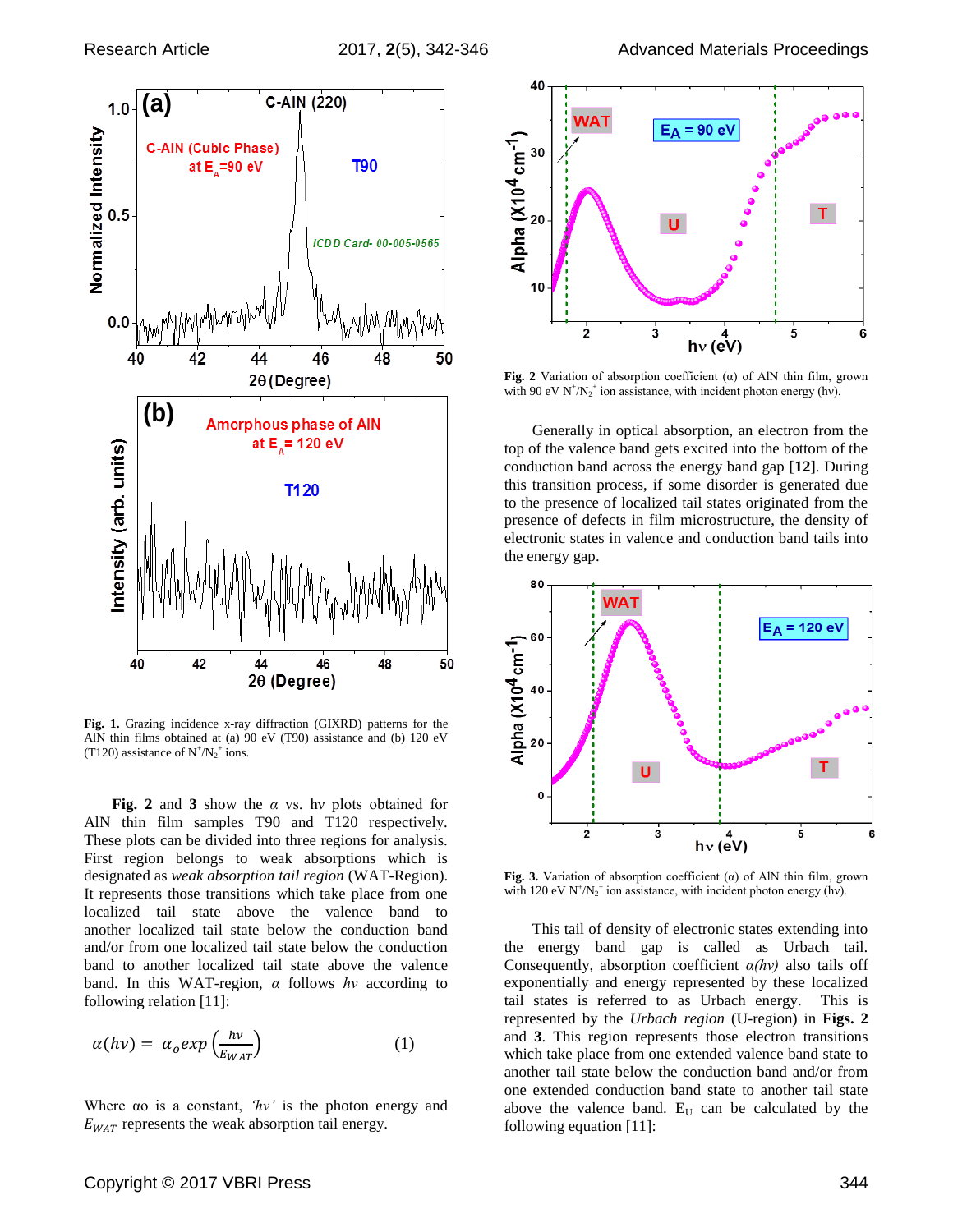$$
\alpha(hv) = \alpha \alpha \exp\left(\frac{hv}{E_U}\right) \tag{2}
$$

where,  $\alpha$  is a constant, *'hv'* is the photon energy and  $E_U$ is the Urbach energy [**11, 12**]. In general, band-gap is obtained from the optical absorption edge energy. This is the minimum photon energy required to excite an electron from the highest occupied molecular orbital (HOMO) at the top of the valence band to the lowest unoccupied molecular orbital (LUMO) at the bottom of the conduction band. Thus Tauc-region (T-region) in **Fig. 2** and **3** represent those transitions which take place between the extended valence band state to extended conduction band state across the band-gap. Generally, two types of transitions can take place at this fundamental edge: direct and indirect transitions. Both of these transitions involve the interaction of an electromagnetic wave with an electron in the valence band which gets excited into the conduction band across the fundamental band gap [**11**, **12**]. However, in case of indirect transition, simultaneous interaction with lattice vibration also takes place. In the light of this, the form of the absorption coefficient *α* can be described by the relation,

$$
(\alpha \text{hv})^{1/n} \sim A(\text{hv} \cdot \text{E}_g) \tag{3}
$$

where,  $E<sub>g</sub>$  is the optical band gap, A is a proportionality constant and n takes different values corresponding to different transitions [**12**]. Since AlN is known as a direct band-gap material, we take  $n = \frac{1}{2}$  for direct allowed transition. All these three types of transitions are schematically represented in **Fig. 4** for better understanding.



**Fig. 4.** Schematic representation of various transitions between valence band (VB) and conduction band (CB). Tauc region, Urbach region and weak absorption tail region are highlighted with dotted circles.

**Fig. 5** shows the Tauc's plot obtained for AlN thin film sample T90. It was obtained from T-region of the figure 2 as it represents the longest transition. To obtain the value of  $E_g$ , linear portion of the  $(\alpha h v)^2$  *vs. hv* curve is fitted with a straight line and then extrapolated back to the horizontal axis. Value of *hν* where extrapolated linear fit intersects the horizontal axis is taken as  $E<sub>g</sub>$ . For thin film sample T90,  $E_g = 5.3$  eV is obtained using equation (3).



**Fig. 5.** Tauc plot for sample T90 gives the optical band-gap  $(E_g)$  of 5.3 eV.

Similarly, for AlN thin film sample T120, **Fig. 6** shows that  $E<sub>g</sub> = 4.9$  eV. This indicates clearly that with a  $90e\dot{V}$  assistance of  $N^{+}/N_{2}^{+}$ ions, efficient formation of AlN takes place with lesser incorporation of defects. While during  $120 \text{ eV} \text{ N}^{\dagger} / \text{N}_2^{\dagger}$  ion assistance, the  $E_g$  becomes narrower. Ion beam assisted deposition is well-known to generate near surface defects during deposition process [**10**]. Thus the reduction in  $E<sub>g</sub>$  for T120 can be attributed to the incorporation of more localized states due to incorporation of defects from continuous exposure of  $N^{\dagger}/N_2^{\dagger}$  ions of higher energy.

**Table 1** Optical band gap  $(E_g)$ , Urbach tail energy  $(E_U)$  and weak absorption tail energy  $(E_{WAT})$  values obtained for T90 and T120.

| <b>AIN Thin Film</b><br><b>Sample</b> | ${\bf E_g}$<br>(eV) | $E_{II}(eV)$ | $E_{\text{WAT}}(eV)$ |
|---------------------------------------|---------------------|--------------|----------------------|
| 90                                    | 5.3                 | 0.576        | 0.333                |
| T <sub>120</sub>                      | 4.9                 | 0.779        | 0.380                |

In view of the above discussion, values of *EWAT* and  $E_U$  are calculated from equations (1) and (2). The Weak absorption and Urbach energy tail is estimated by plotting *ln(α) vs. hν* taking *α* in the range of *WAT* and *U-region*. Fitting the linear portion of the curve with a straight line, the reciprocal of the slope yields the value of *EWAT* and  $E_U$ . These values are listed in **Table 1**. It can be noticed here that for sample T90, smaller band tailing with  $E_U =$ 0.576 eV and  $E_{WAT} = 0.333$  eV is observed. As the energy of the reactive assistive flux of  $N^+ / N_2^+$  ions is increased to 120 eV for T120, incorporation of more number of localized defect states widens the band tails having values  $E_U = 0.779$  eV and  $E_{WAT} = 0.380$  eV. This clearly indicates that larger is the band tail energy  $(E_U + E_{WAT})$ , narrower is the  $E_{\rm g}$ .